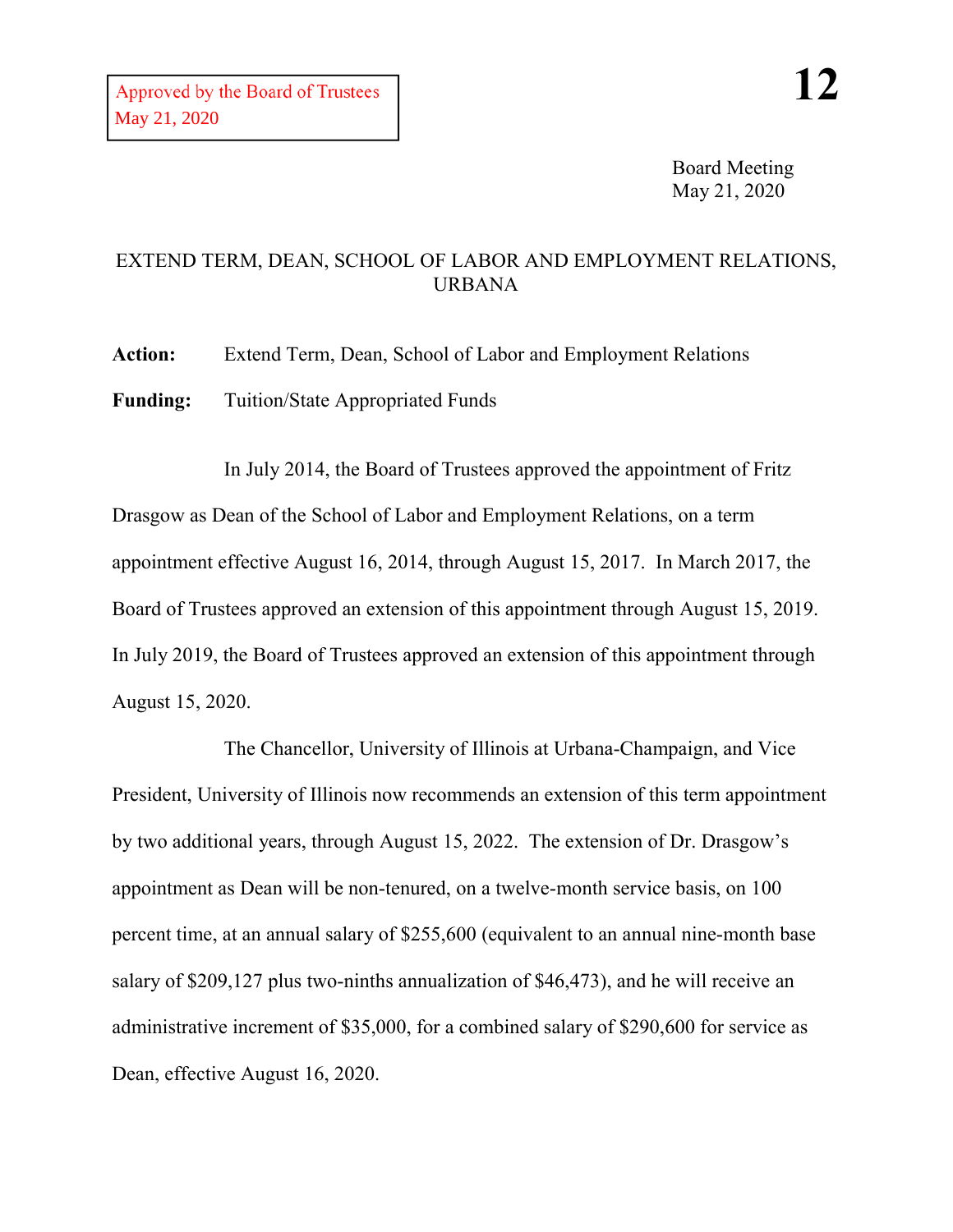Dr. Drasgow will continue to hold the rank of Professor, School of Labor and Employment Relations, on indefinite tenure, on an academic year service basis, on zero percent time, non-salaried; and Professor, Department of Psychology, College of Liberal Arts and Sciences, on indefinite tenure, on an academic year service basis, on zero percent time, non-salaried.

The Board action recommended in this item complies in all material respects with applicable State and federal laws, University of Illinois *Statutes, The General Rules Concerning University Organization and Procedure*, and Board of Trustees policies and directives.

This recommendation was forwarded from the Vice Chancellor for Academic Affairs and Provost, in consultation with the School Executive Committee and unit level leadership within the School.

The Executive Vice President and Vice President for Academic Affairs concurs.

The President of the University recommends approval.

(A biographical sketch follows.)